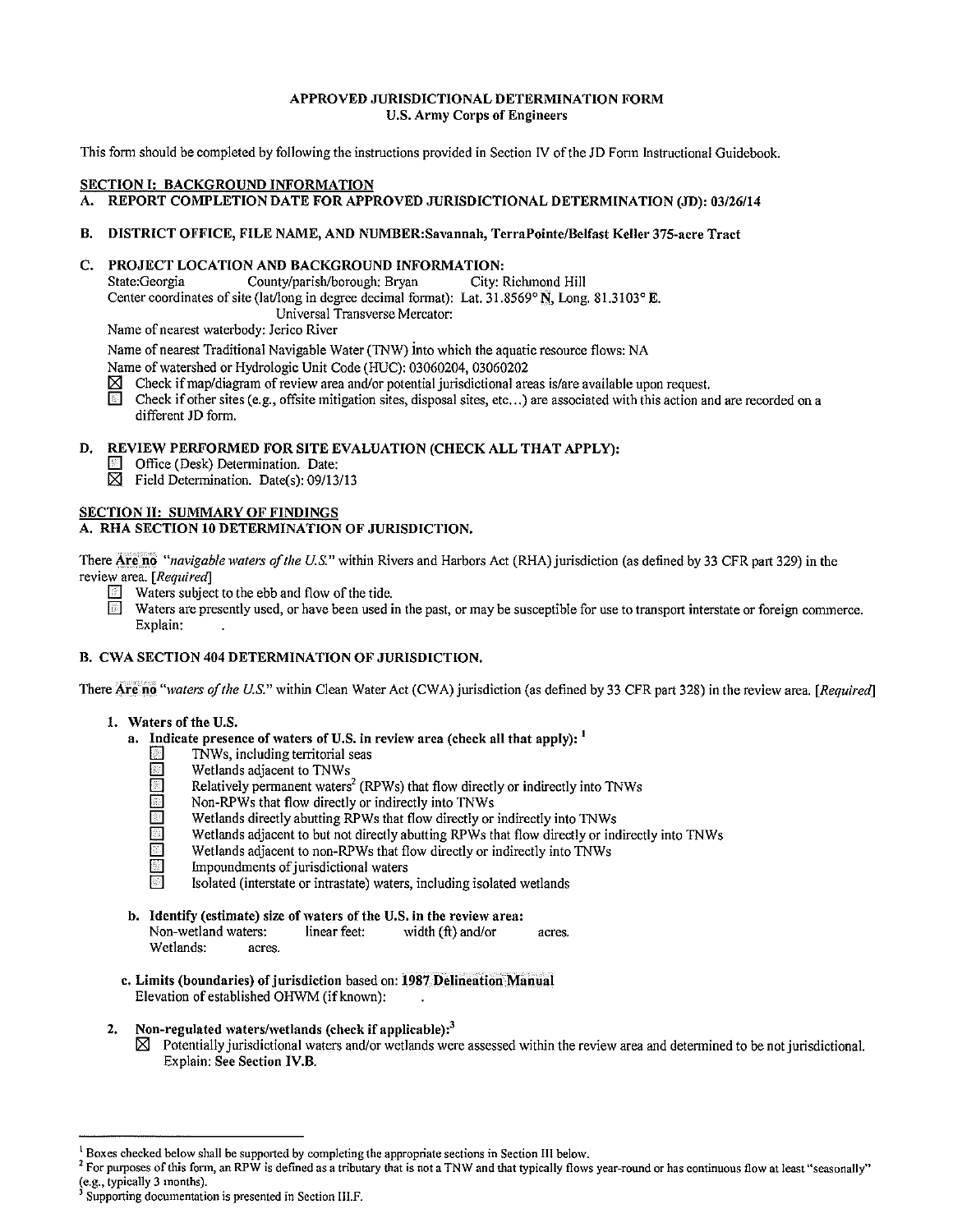#### SECTION III: CWAANALYSIS

#### A. TNWs AND WETLANDS ADJACENT TO TNWs

The agencies will assert jurisdiction over TNWs and wetlands adjacent to TNWs. If the aquatic resource is a TNW, complete Section III.A.l and Section III.D.l. only; if the aquatic resource is a wetland adjacent to a TNW, complete Sections III.A.l and 2 and Section III.D.l.; otherwise, see Section 111.8 below.

1. TNW

Identify TNW:

Summarize rationale supporting determination:

2. Wetland adjacent to TNW Summarize rationale supporting conclusion that wetland is "adjacent":

## B. CHARACTERISTICS OF TRIBUTARY (THAT IS NOT A TNW) AND ITS ADJACENT WETLANDS (IF ANY):

This section summarizes information regarding characteristics of the tributary and its adjacent wetlands, if any, and it helps determine whether or not the standards for jurisdiction established under *Rapanos* have been met.

The agencies will assert jurisdiction over non-navigable tributaries of TNWs where the tributaries are "relatively permanent waters" (RPWs), i.e. tributaries that typically flow year-round or have continuous flow at least seasonally (e.g., typically 3 months). A wetland that directly abuts an RPW is also jurisdictional. Ifthe aquatic resource is not a TNW, but has year-round (perennial) flow, skip to Section 111.0.2. Ifthe aquatic resource is a wetland directly abutting a tributary with perennial flow, skip to Section III.D.4.

A wetland that is adjacent to but that does not directly abut an RPW requires a significant nexus evaluation. Corps districts and EPA regions will include in the record any available information that documents the existence of a significant nexus between a relatively permanent tributary that is not perennial (and its adjacent wetlands if any) and a traditional navigable water, even though a significant nexus finding is not required as a matter of law.

If the waterbody<sup>4</sup> is not an RPW, or a wetland directly abutting an RPW, a JD will require additional data to determine if the waterbody has a significant nexus with a TNW. If the tributary has adjacent wetlands, the significant nexus evaluation must consider the tributary in combination with all of its adjacent wetlands. This significant nexus evaluation that combines, for analytical purposes, the tributary and all of its adjacent wetlands is used whether the review area identified in the JD request is the tributary, or its adjacent wetlands, or both. Ifthe JD covers a tributary with adjacent wetlands, complete Section III.B.l for the tributary, Section III.B.2 for any onsite wetlands, and Section III.B.3 for all wetlands adjacent to that tributary, both onsite and offsite. The determination whether a significant nexus exists is determined in Section III.C below.

1. Characteristics of non-TNWs that flow directly or indirectly into TNW

- (i) General Area Conditions:<br>Watershed size: Pick List Watershed size: Drainage area: Pick List<br>Average annual rainfall: inches Average annual rainfall: inches<br>Average annual snowfall: inches Average annual snowfall:
- (ii) Physical Characteristics:
	- (a) Relationship with TNW: Tributary flows directly into TNW.  $\Box$  Tributary flows through **Pick List** tributaries before entering TNW.

Project waters are **Pick List** river miles from TNW. Project waters are **Pick List** river miles from RPW. Project waters are Pick List aerial (straight) miles from TNW. Project waters are **Pick List** aerial (straight) miles from RPW. Project waters cross or serve as state boundaries. Explain:

Identify flow route to  $TNW<sup>5</sup>$ : Tributary stream order, if known:

<sup>&</sup>lt;sup>4</sup> Note that the Instructional Guidebook contains additional information regarding swales, ditches, washes, and erosional features generally and in the arid West.

*<sup>5</sup>*Flow route can be described by identifying, e.g., tributary a, which flows through the review area, to flow into tributary b, which then flows into TNW.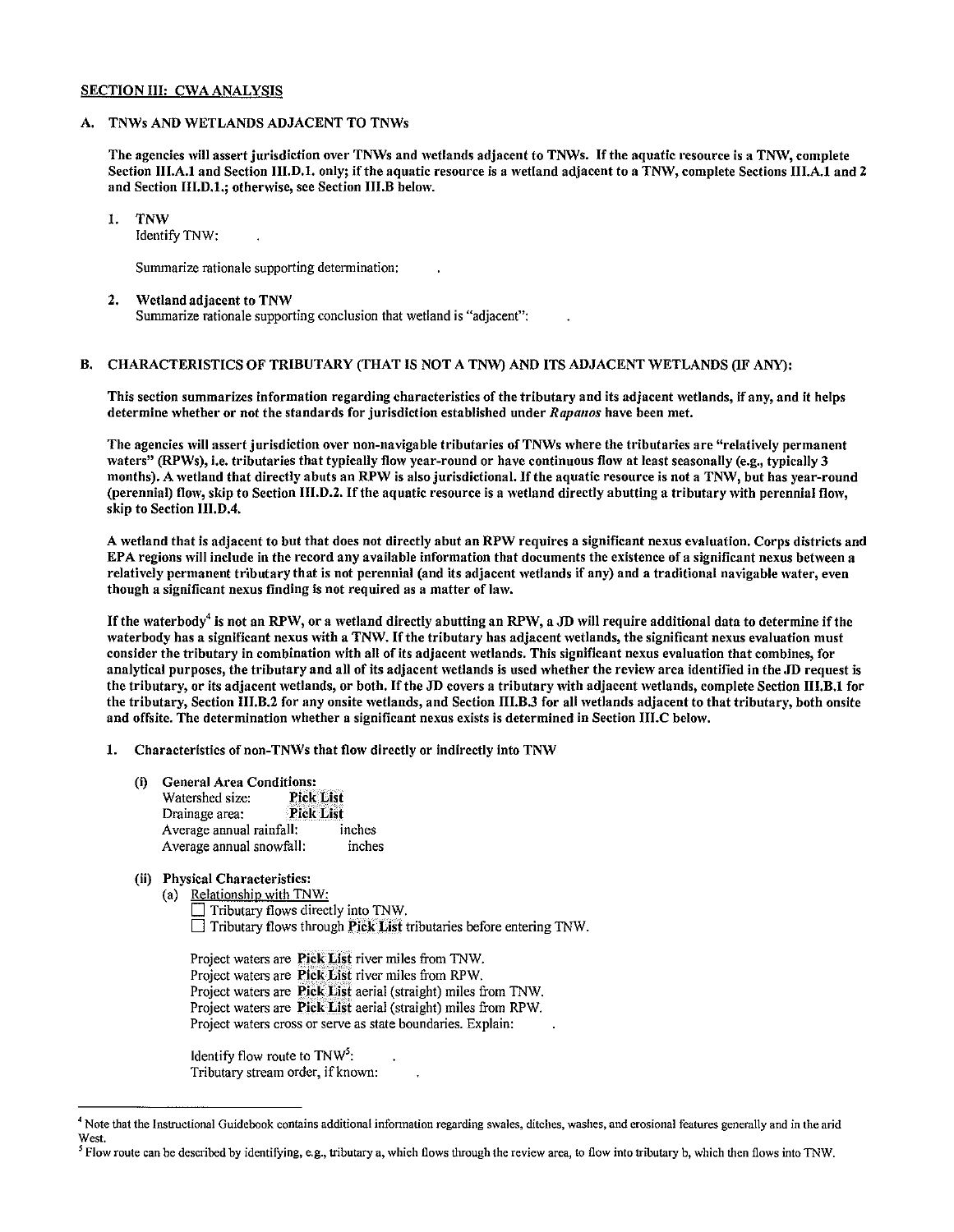|     | (b) General Tributary Characteristics (check all that apply):<br>Tributary is:<br>$\Box$ Natural<br>Artificial (man-made). Explain:<br>Manipulated (man-altered). Explain:                                                                                                                                                                                                                                                                                                                                                                                                                                                                     |
|-----|------------------------------------------------------------------------------------------------------------------------------------------------------------------------------------------------------------------------------------------------------------------------------------------------------------------------------------------------------------------------------------------------------------------------------------------------------------------------------------------------------------------------------------------------------------------------------------------------------------------------------------------------|
|     | Tributary properties with respect to top of bank (estimate):<br>Average width:<br>feet<br>Average depth:<br>feet<br>Average side slopes: Pick List.                                                                                                                                                                                                                                                                                                                                                                                                                                                                                            |
|     | Primary tributary substrate composition (check all that apply):<br>Silts<br>Sands<br>Concrete<br>Cobbles<br>Gravel<br>Muck<br>Vegetation. Type/% cover:<br>Bedrock<br>Other. Explain:                                                                                                                                                                                                                                                                                                                                                                                                                                                          |
|     | Tributary condition/stability [e.g., highly eroding, sloughing banks]. Explain:<br>Presence of run/riffle/pool complexes. Explain:<br>Tributary geometry: Pick List<br>$\%$<br>Tributary gradient (approximate average slope):                                                                                                                                                                                                                                                                                                                                                                                                                 |
| (c) | Flow:<br>Tributary provides for: Pick List<br>Estimate average number of flow events in review area/year: Pick List<br>Describe flow regime:<br>Other information on duration and volume:                                                                                                                                                                                                                                                                                                                                                                                                                                                      |
|     | Surface flow is: Pick List. Characteristics:                                                                                                                                                                                                                                                                                                                                                                                                                                                                                                                                                                                                   |
|     | Subsurface flow: Pick List. Explain findings:<br>$\Box$ Dye (or other) test performed:                                                                                                                                                                                                                                                                                                                                                                                                                                                                                                                                                         |
|     | Tributary has (check all that apply):<br>$\Box$ Bed and banks<br>OHWM <sup>6</sup> (check all indicators that apply):<br>clear, natural line impressed on the bank<br>the presence of litter and debris<br>destruction of terrestrial vegetation<br>changes in the character of soil<br>shelving<br>the presence of wrack line<br>vegetation matted down, bent, or absent<br>sediment sorting<br>leaf litter disturbed or washed away<br>scour<br>multiple observed or predicted flow events<br>sediment deposition<br>water staining<br>abrupt change in plant community<br>other (list):<br>$\Box$ Discontinuous OHWM. <sup>7</sup> Explain: |
|     | If factors other than the OHWM were used to determine lateral extent of CWA jurisdiction (check all that apply):<br>High Tide Line indicated by:<br>圖<br>Mean High Water Mark indicated by:<br>暨<br>oil or scum line along shore objects<br>survey to available datum;<br>fine shell or debris deposits (foreshore)<br>physical markings;<br>vegetation lines/changes in vegetation types.<br>physical markings/characteristics<br>tidal gauges<br>other (list):                                                                                                                                                                               |
|     | (iii) Chemical Characteristics:                                                                                                                                                                                                                                                                                                                                                                                                                                                                                                                                                                                                                |

Characterize tributary (e.g., water color is clear, discolored, oily film; water quality; general watershed characteristics, etc.). Explain:

Identify specific pollutants, if known:

 $\ddot{\phantom{a}}$ 

<sup>&</sup>lt;sup>6</sup>A natural or man-made discontinuity in the OHWM does not necessarily sever jurisdiction (e.g., where the stream temporarily flows underground, or where the OHWM has been removed by development or agricultural practices). Where there is a break in the OHWM that is unrelated to the waterbody's flow regime (e.g., flow over a rock outcrop or through a culvert), the agencies will look for indicators of flow above and below the break.<br><sup>7</sup>lbid.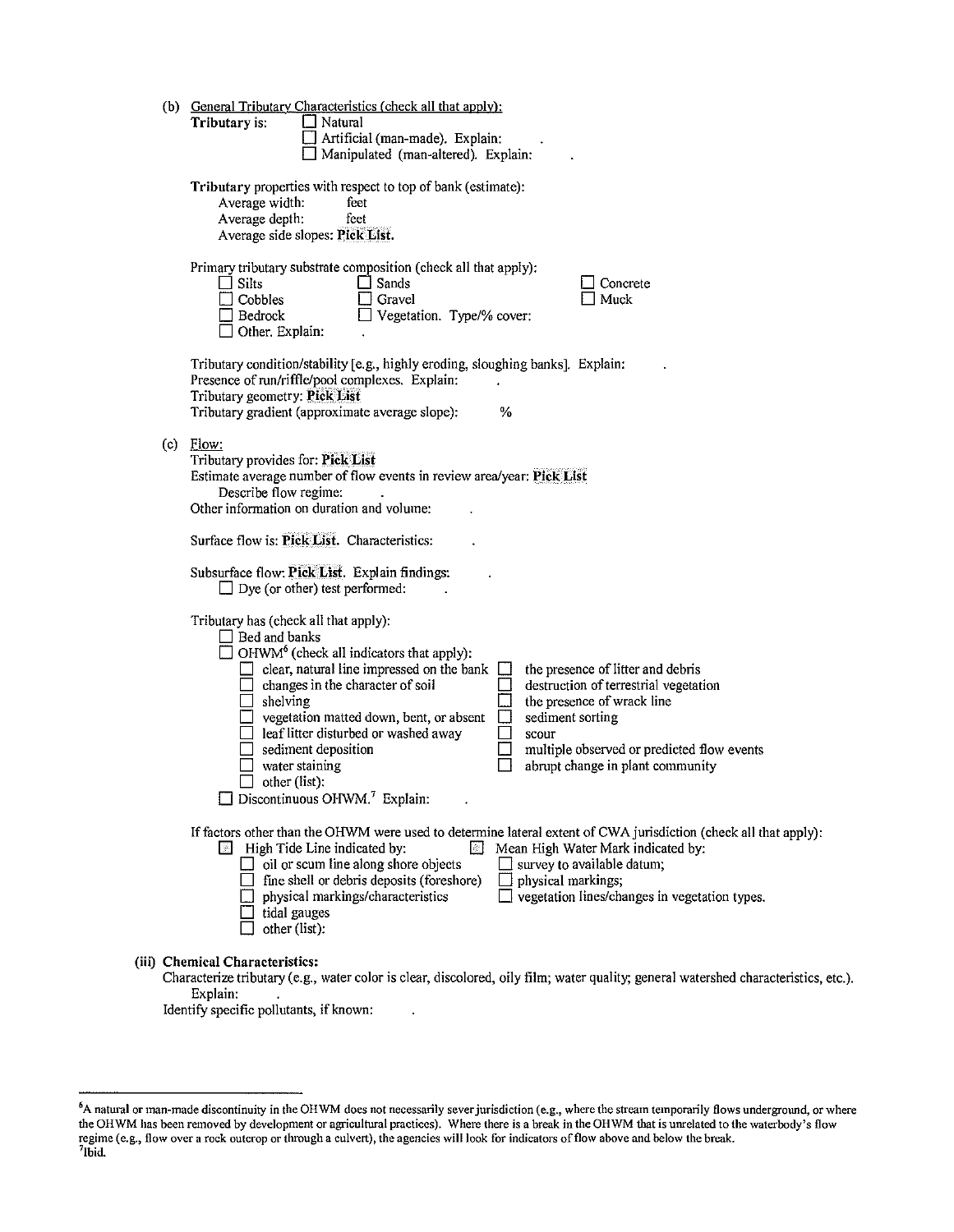#### (iv) Biological Characteristics. Channel supports (check all that apply):

- $\Box$  Riparian corridor. Characteristics (type, average width):
- Wetland fringe. Characteristics:
- $\Box$  Habitat for:
	- D Federally Listed species. Explain findings:
	- $\Box$  Fish/spawn areas. Explain findings:
	- $\Box$  Other environmentally-sensitive species. Explain findings:
	- $\Box$  Aquatic/wildlife diversity. Explain findings:

#### 2. Characteristics of wetlands adjacent to non-TNW that flow directly or indirectly into TNW

#### (i) Physical Characteristics:

- (a) General Wetland Characteristics: Properties: Wetland size: acres Wetland type. Explain: Wetland quality. Explain: Project wetlands cross or serve as state boundaries. Explain:
- (b) General Flow Relationship with Non-TNW: Flow is: PickList. Explain:

Surface flow is: Pick List Characteristics:

Subsurface flow: Pick List. Explain findings:  $\Box$  Dye (or other) test performed:

## (c) Wetland Adjacency Determination with Non-TNW:

- $\square$  Directly abutting
- $\Box$  Not directly abutting
	- $\Box$  Discrete wetland hydrologic connection. Explain:
	- $\Box$  Ecological connection. Explain:
	- $\Box$  Separated by berm/barrier. Explain:

#### (d) Proximity (Relationship) to TNW

Project wetlands are Pick List river miles from TNW. Project waters are Pick List aerial (straight) miles from TNW. Flow is from: Pick List. Estimate approximate location of wetland as within the Pick List floodplain.

#### (ii) Chemical Characteristics:

Characterize wetland system (e.g., water color is clear, brown, oil film on surface; water quality; general watershed characteristics; etc.). Explain:

Identify specific pollutants, if known:

#### (iii) Biological Characteristics. Wetland supports (check all that apply):

- Riparian buffer. Characteristics (type, average width):<br>
Vegetation type/percent cover. Explain:
- $\Box$  Vegetation type/percent cover. Explain:
- $\Box$  Habitat for:
	- D Federally Listed species. Explain fmdings:
	- $\Box$  Fish/spawn areas. Explain findings:
	- $\Box$  Other environmentally-sensitive species. Explain findings:
	- $\Box$  Aquatic/wildlife diversity. Explain findings:

## 3. Characteristics of all wetlands adjacent to the tributary (if any)

All wetland(s) being considered in the cumulative analysis: Pick List

Approximately () acres in total are being considered in the cumulative analysis.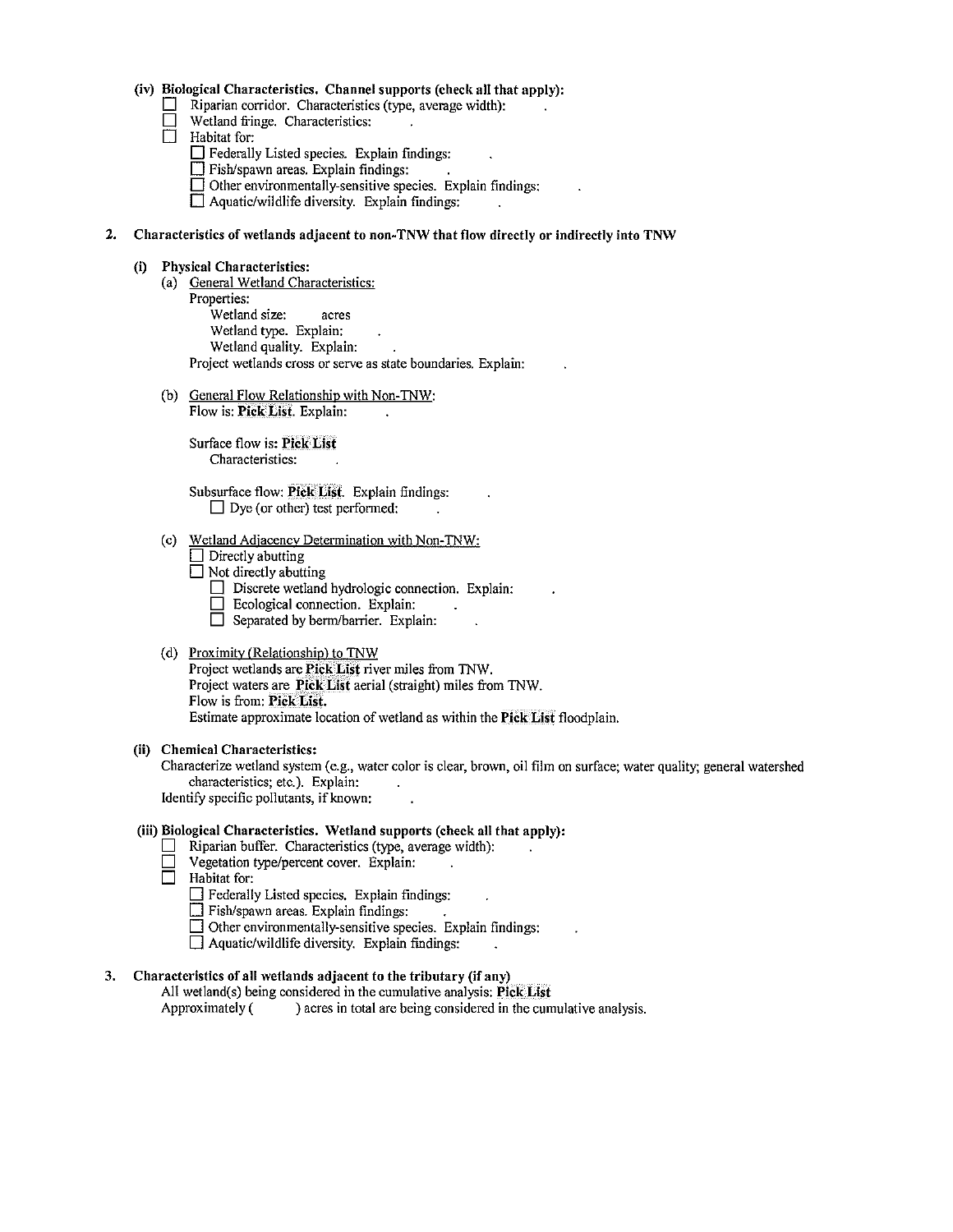For each wetland, specify the following:

Directly abuts? (Y/N) Size (in acres) Directly abuts? (Y/N) Size (in acres)

Summarize overall biological, chemical and physical functions being perfonned:

## C. SIGNIFICANT NEXUS DETERMINATION

A significant nexus analysis will assess the flow characteristics and functions of the tributary itself and the functions performed by any wetlands adjacent to the tributary to determine if they significantly affect the chemical, physical, and biological integrity of a TNW. For each of the following situations, a significant nexus exists if the tributary, in combination with all of its adjacent wetlands, has more than a speculative or insubstantial effect on the chemical, physical and/or biological integrity of a TNW. Considerations when evaluating significant nexus include, but are not limited to the volume, duration, and frequency of the flow of water in the tributary and its proximity to a TNW, and the functions performed by the tributary and all its adjacent wetlands. It is not appropriate to determine significant nexus based solely on any specific threshold of distance (e.g. between a tributary and its adjacent wetland or between a tributary and the TNW). Similarly, the fact an adjacent wetland lies within or outside of a floodplain is not solely determinative of significant nexus.

Draw connections between the features documented and the effects on the TNW, as identified in the *Rapanos* Guidance and discussed in the Instructional Guidebook. Factors to consider include, for example:

- Does the tributary, in combination with its adjacent wetlands (if any), have the capacity to carry pollutants or flood waters to TNWs, or to reduce the amount of pollutants or flood waters reaching a TNW?
- Does the tributary, in combination with its adjacent wetlands (if any), provide habitat and lifecycle support functions for fish and other species, such as feeding, nesting, spawning, or rearing young for species that are present in the TNW?
- Does the tributary, in combination with its adjacent wetlands (if any), have the capacity to transfer nutrients and organic carbon that support downstream foodwebs?
- Does the tributary, in combination with its adjacent wetlands (if any), have other relationships to the physical, chemical, or biological integrity of the TNW?

#### Note: the above list of considerations is not inclusive and other functions observed or known to occur should be documented below:

- 1. Significant nexus findings for non-RPW that has no adjacent wetlands and flows directly or indirectly into TNWs. Explain findings of presence or absence of significant nexus below, based on the tributary itself, then go to Section III.D:
- 2. Significant nexus findings for non-RPW and its adjacent wetlands, where the non-RPW flows directly or indirectly into TNWs. Explain findings of presence or absence of significant nexus below, based on the tributary in combination with all of its adjacent wetlands, then go to Section III.D:
- 3. Significant nexus findings for wetlands adjacent to an RPW but that do not directly abut the RPW. Explain findings of presence or absence of significant nexus below, based on the tributary in combination with all of its adjacent wetlands, then go to Section III.D:

## D. DETERMINATIONS OF JURISDICTIONAL FINDINGS. THE SUBJECT WATERS/WETLANDS ARE (CHECK ALL THAT APPLY):

1. **TNWs and Adjacent Wetlands.** Check all that apply and provide size estimates in review area:<br> $\Box$  TNWs: linear feet width (ft), Or, acres. width  $(ft)$ , Or, acres. **E** Wetlands adjacent to TNWs: acres.

## 2. RPWs that flow directly or indirectly into TNWs.

- $\Box$  Tributaries of TNWs where tributaries typically flow year-round are jurisdictional. Provide data and rationale indicating that tributary is perennial:
- D Tributaries ofTNW where tributaries have continuous flow "seasonally'' (e.g., typically three months each year) are jurisdictional. Data supporting this conclusion is provided at Section III.B. Provide rationale indicating that tributary flows seasonally: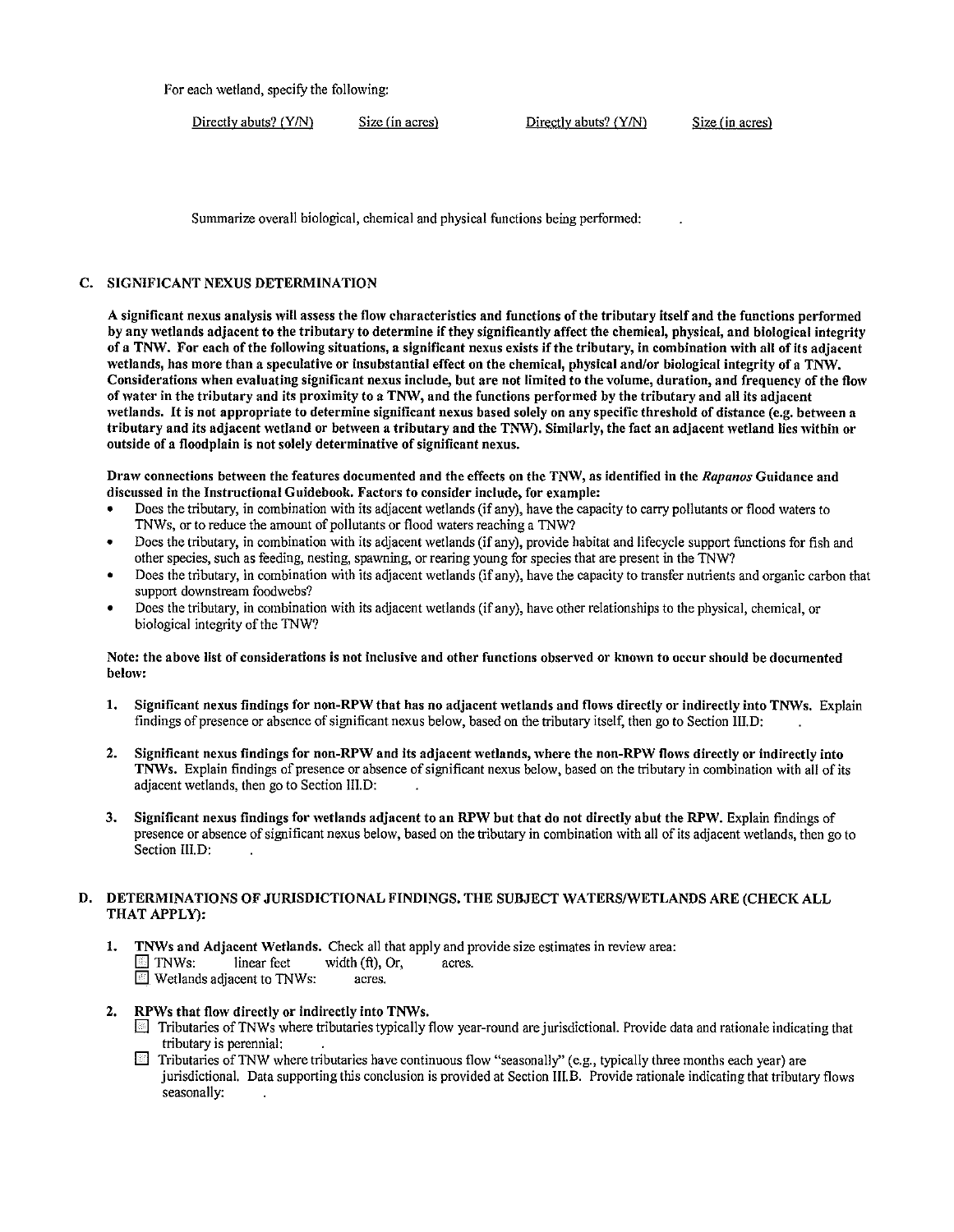Provide estimates for jurisdictional waters in the review area (check all that apply):<br>
Tributary waters: linear feet width (ft).

- Tributary waters: linear feet<br>
Other non-wetland waters: acres.
- **DE** Other non-wetland waters:
	- Identify type(s) of waters:
- 3. Non-RPWs<sup>8</sup> that flow directly or indirectly into TNWs.
	- $\Box$  Waterbody that is not a TNW or an RPW, but flows directly or indirectly into a TNW, and it has a significant nexus with a TNW is jurisdictional. Data supporting this conclusion is provided at Section III. C.

Provide estimates for jurisdictional waters within the review area (check all that apply):<br>  $\Box$  Tributary waters: linear feet width (ft).

- $\Box$  Tributary waters:
- D Other non-wetland waters: acres.
	- Identify type(s) of waters:
- 4. Wetlands directly abutting an RPW that flow directly or indirectly into TNWs.
	- Wetlands directly abut RPW and thus are jurisdictional as adjacent wetlands.
		- Wetlands directly abutting an RPW where tributaries typically flow year-round. Provide data and rationale indicating that tributary is perennial in Section III.D.2, above. Provide rationale indicating that wetland is directly abutting an RPW:
		- 0 Wetlands directly abutting an RPW where tributaries typically flow "seasonally." Provide data indicating that tributary is seasonal in Section III.B and rationale in Section III.D.2, above. Provide rationale indicating that wetland is directly abutting an RPW:

Provide acreage estimates for jurisdictional wetlands in the review area: acres.

- 5. Wetlands adjacent to but not directly abutting an RPW that flow directly or indirectly into TNWs.
	- Wetlands that do not directly abut an RPW, but when considered in combination with the tributary to which they are adjacent and with similarly situated adjacent wetlands, have a significant nexus with a TNW are jurisidictional. Data supporting this conclusion is provided at Section Ill.C.

Provide acreage estimates for jurisdictional wetlands in the review area: acres.

- 6. Wetlands adjacent to non-RPWs that flow directly or indirectly into TNWs.<br> $\Box$  Wetlands adjacent to such waters, and have when considered in combination
	- Wetlands adjacent to such waters, and have when considered in combination with the tributary to which they are adjacent and with similarly situated adjacent wetlands, have a significant nexus with a TNW are jurisdictional. Data supporting this conclusion is provided at Section III.C.

Provide estimates for jurisdictional wetlands in the review area: acres.

- 7. Impoundments of jurisdictional waters.<sup>9</sup>
	- As a general rule, the impoundment of a jurisdictional tributary remains jurisdictional.
	- Demonstrate that impoundment was created from "waters of the U.S.," or
	- $\overline{\text{}}$  Demonstrate that water meets the criteria for one of the categories presented above (1-6), or
	- $\Box$  Demonstrate that water is isolated with a nexus to commerce (see E below).

E. ISOLATED [INTERSTATE OR INTRA-STATE] WATERS, INCLUDING ISOLATED WETLANDS, THE USE, DEGRADATION OR DESTRUCTION OF WHICH COULD AFFECT INTERSTATE COMMERCE, INCLUDING ANY SUCH WATERS (CHECK ALL THAT APPLY):<sup>10</sup>

- which are or could be used by interstate or foreign travelers for recreational or other purposes.<br>In from which fish or shellfish are or could be taken and sold in interstate or foreign commerce.
- $\Box$  from which fish or shellfish are or could be taken and sold in interstate or foreign commerce.<br> $\Box$  which are or could be used for industrial purposes by industries in interstate commerce.
	- which are or could be used for industrial purposes by industries in interstate commerce.
- **D** Interstate isolated waters. Explain:
- $\Box$  Other factors. Explain:

Identify water body and summarize rationale supporting determination:

<sup>8</sup> See Footnote# 3.

 $9^9$  To complete the analysis refer to the key in Section III.D.6 of the Instructional Guidebook.

 $^{10}$  Prior to asserting or declining CWA jurisdiction based solely on this category, Corps Districts will elevate the action to Corps and EPA HQ for review consistent with the process described in the Corps/EPA Memorandum Regarding CWA Act Jurisdiction Following Rapanos.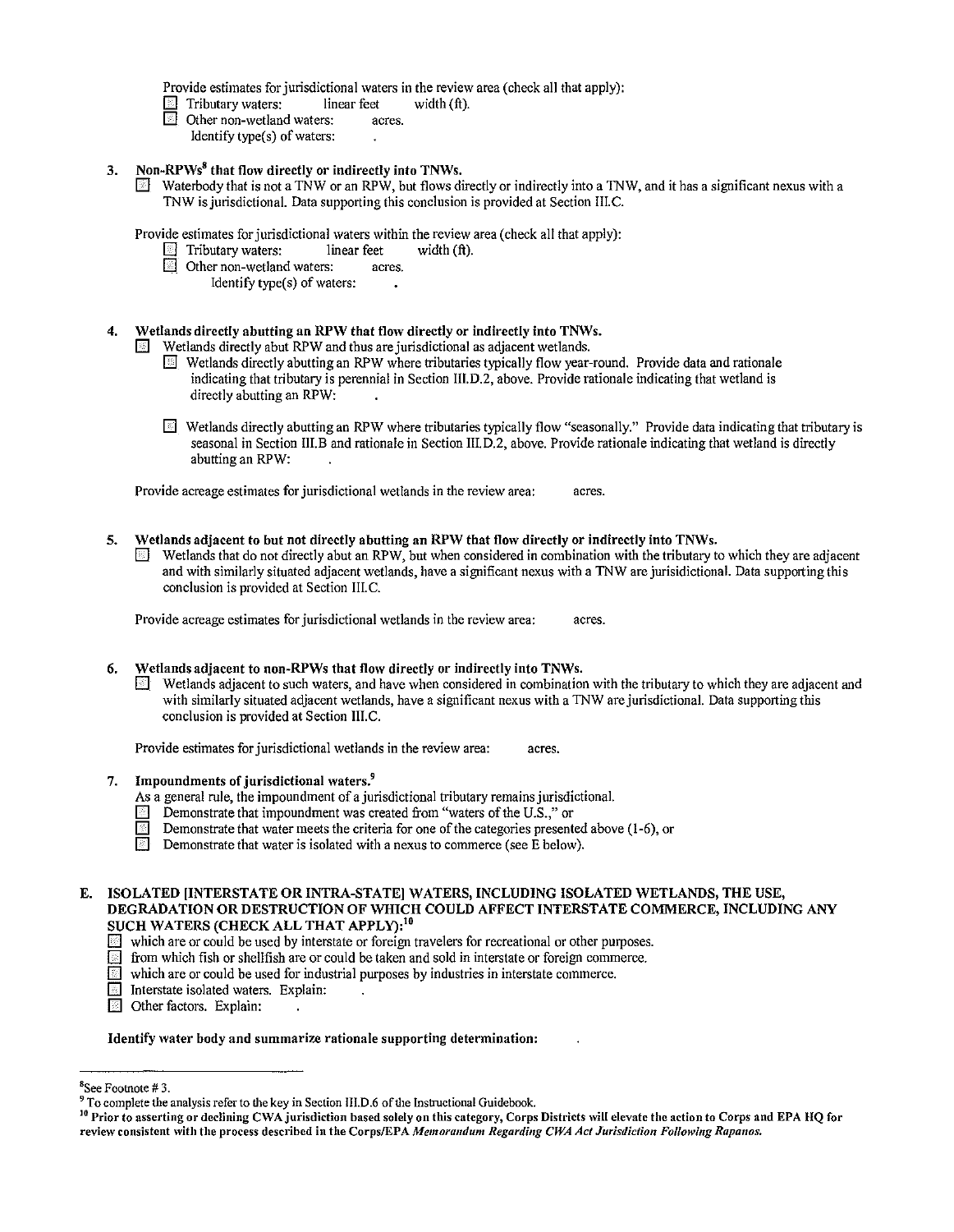**Provide estimates for jurisdictional waters in the review area (check all that apply):**<br> **Provide estimates Provide that integral Provide that is used to review area (check all that apply):** 

- $\Box$  Tributary waters: linear feet  $\Box$  Other non-wetland waters: acres.
- $\Box$  Other non-wetland waters:
	- Identify type(s) of waters:<br>tlands: acres.
- $\Box$  Wetlands.

## F. NON-JURISDICTIONAL WATERS, INCLUDING WETLANDS (CHECK ALL THAT APPLY):

- **I2J If potential wetlands were assessed within the review area, these areas did not meet the criteria in the 1987 Corps of Engineers Wetland Delineation Manual and/or appropriate Regional Supplements.**
- **I2J Review area included isolated waters with no substantial nexus to interstate (or foreign) commerce.** 
	- **[8J Prior to the Jan 2001 Supreme Court decision in** *"SWANCC,"* **the review area would have been regulated based solely on the**  "Migratory Bird Rule" (MBR).
- **D** Waters do not meet the "Significant Nexus" standard, where such a finding is required for jurisdiction. Explain:Wetlands lie **outside of floodplain and are not adjacent to a tributary or TNW..**
- $\Box$  Other: (explain, if not covered above):

Provide acreage estimates for non-jurisdictional waters in the review area, where the sole potential basis of jurisdiction is the MBR **factors (i.e., presence of migratory birds, presence of endangered species, use of water for inigated agriculture), using best professional**  judgment (check all that apply):<br>
Non-wetland waters (i.e., r

- **D Non-wetland waters (i.e., rivers, streams): linear feet width (ft).<br>
<b>D Lakes/ponds:** acres.
- Lakes/ponds: acres.<br>
Other non-wetland waters:
- **D** Other non-wetland waters: acres. List type of aquatic resource:  $\overline{X}$  Wetlands: A-0.7 BH-1.24 BL-1.36. BM-1.3 BO1.33 acres
- Wetlands: A-0.7, BH-1.24, BI-1.36, BM-1.3, BQ1.33 acres.

**Provide acreage estimates for non-jurisdictional waters in the review area that do not meet the "Significant Nexus" standard, where such**  a finding is required for jurisdiction (check all that apply):<br>
Non-wetland waters (i.e., rivers, streams): linear feet,

- **D Non-wetland waters (i.e., rivers, streams): linear feet, width (ft).<br>
Lakes/ponds: acres.**
- 
- $\Box$  Lakes/ponds: acres.<br> $\Box$  Other non-wetland waters: **D P Other non-weta-math waters:** acres. List type of aquatic resource:  $\arccos$ .
- $\Box$  Wetlands:

## SECTION IV: DATA SOURCES.

- A. SUPPORTING DATA. Data reviewed for JD (check all that apply- checked items shall be included in case file and, where checked **and requested, appropriately reference sources below):** 
	- $\boxtimes$  Maps, plans, plots or plat submitted by or on behalf of the applicant/consultant:
	- $\boxtimes$  Data sheets prepared/submitted by or on behalf of the applicant/consultant.
		- **D Office concurs with data sheets/delineation report.** 
			- **D Office does not concur with data sheets/delineation report.**
	- $\Box$  Data sheets prepared by the Corps:<br> $\Box$  Corps pavigable waters' study:
	- **D** Corps navigable waters' study:
		- U.S. Geological Survey Hydrologic Atlas:
		- $\Box$  USGS NHD data.
		- $\Box$  USGS 8 and 12 digit HUC maps.
	- $\boxtimes$  U.S. Geological Survey map(s). Cite scale & quad name: I "=500', Limerick SE Quadrangle.<br> $\boxtimes$  USDA Natural Resources Conservation Service Soil Survey Citation: USDA Bryan County
	- **12] USDA Natural Resources Conservation Service Soil Survey. Citation:USDA Bryan County Soil Survey.**
	- **12] National wetlands inventory map(s). Cite name:National Wetlands Inventory Map, Belfast Keller 375-acre Tract.**
	- State/Local wetland inventory map(s):<br>
	FEMA/FIRM maps:
	-
	- $\Box$  FEMA/FIRM maps:<br> $\Box$  100-vear Floodplain Elevation is: (National Geodectic Vertical Datum of 1929)
	- $\boxtimes$  Photographs:  $\boxtimes$  Aerial (Name & Date):Wetland Aerial, March 2014.
		- or  $\Box$  Other (Name & Date):
	- **D** Previous determination(s). File no. and date of response letter:
	- $\Box$  Applicable/supporting case law:<br> $\Box$  Applicable/supporting scientific
	- Applicable/supporting scientific literature:<br>  $\Box$  Other information (please specify):
	- $\Box$  Other information (please specify):

B. ADDITIONAL COMMENTS TO SUPPORT JD: Wetland A (0.73 acre): Lat: 31.861188 Long:-8!.311552. There are no surface or **subsurface hyrdologic connections between the 0.73 acre non-jurisdictional isolated Wetland A and other jurisdictional waters. Wetland A is not located within the 100-year floodplain. Wetland A is 750 feet from the nearest jurisdictional water, and approximately 6,440 feet from**